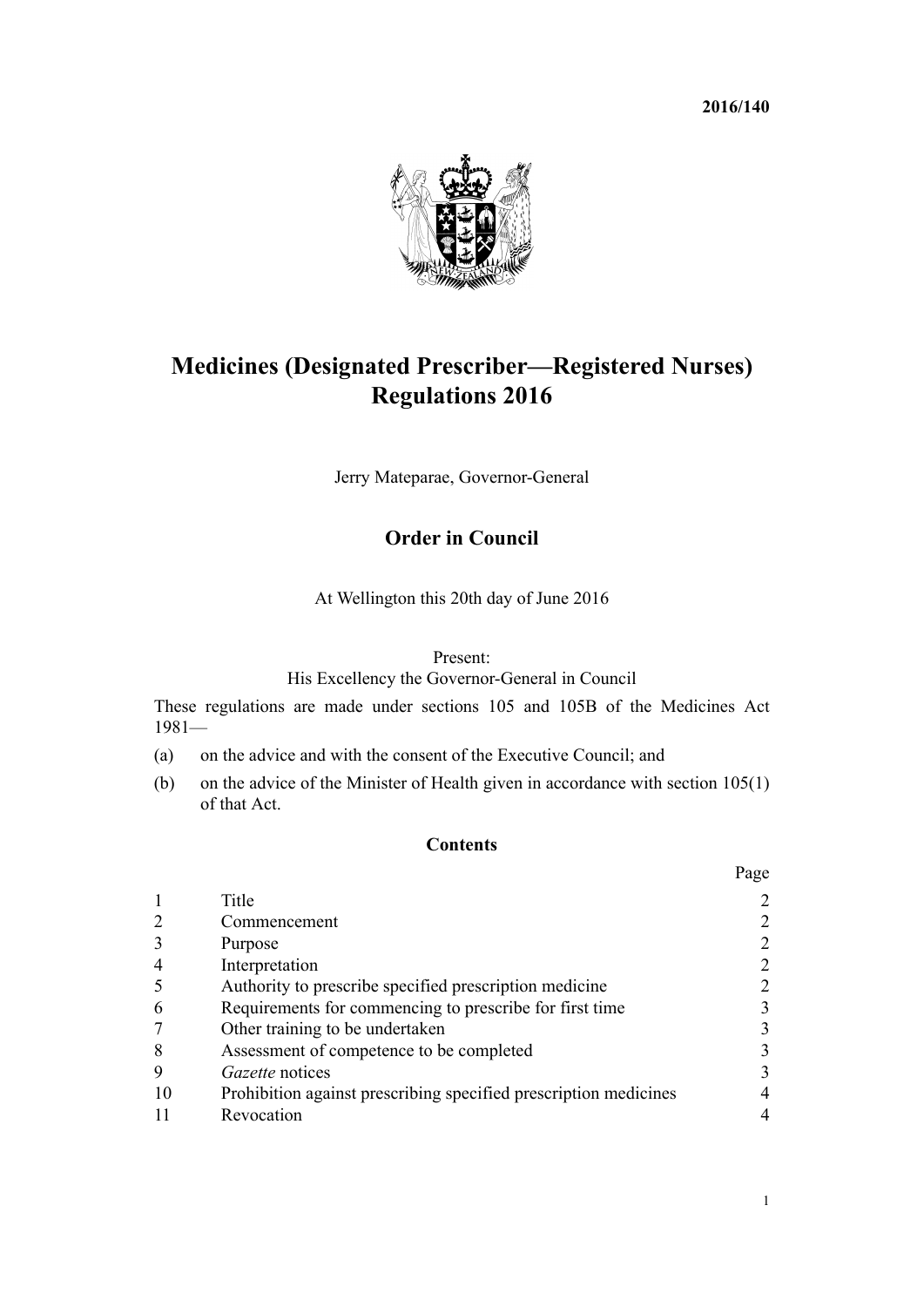# **Regulations**

#### <span id="page-1-0"></span>**1 Title**

These regulations are the Medicines (Designated Prescriber—Registered Nurses) Regulations 2016.

#### **2 Commencement**

These regulations come into force on 20 September 2016.

#### **3 Purpose**

The purpose of these regulations is—

- (a) to authorise registered nurses who meet specified requirements for qualifications, training, and competence to be designated prescribers for the purpose of prescribing specified prescription medicines; and
- (b) to provide for the qualifications, training, and competence requirements; and
- (c) to prohibit registered nurses from prescribing specified prescription medicines if they fail to comply with the requirements; and
- (d) to make non-compliance with the requirements an offence.

# **4 Interpretation**

In these regulations, unless the context otherwise requires,—

**Act** means the [Medicines Act 1981](http://prd-lgnz-nlb.prd.pco.net.nz/pdflink.aspx?id=DLM53789)

**registered nurse** means a health practitioner who—

- (a) is, or is deemed to be, registered with the Nursing Council of New Zealand continued by [section 114\(1\)\(a\)](http://prd-lgnz-nlb.prd.pco.net.nz/pdflink.aspx?id=DLM204329) of the Health Practitioners Competence Assurance Act 2003 as a practitioner of the profession of nursing and whose scope of practice permits the performance of registered nurse functions; and
- (b) holds a current practising certificate

**specified prescription medicine** means a prescription medicine that—

- (a) is specified for prescription by registered nurses by notice in the *Gazette* under [section 105\(5A\)](http://prd-lgnz-nlb.prd.pco.net.nz/pdflink.aspx?id=DLM56564) of the Act; or
- (b) belongs to a class or description of prescription medicines that are specified for prescription by registered nurses by notice in the *Gazette* under [section 105\(5A\)](http://prd-lgnz-nlb.prd.pco.net.nz/pdflink.aspx?id=DLM56564) of the Act.

#### **5 Authority to prescribe specified prescription medicine**

A registered nurse may prescribe a specified prescription medicine if he or she complies with the requirements of [regulations 6,](#page-2-0) [7](#page-2-0), and [8](#page-2-0).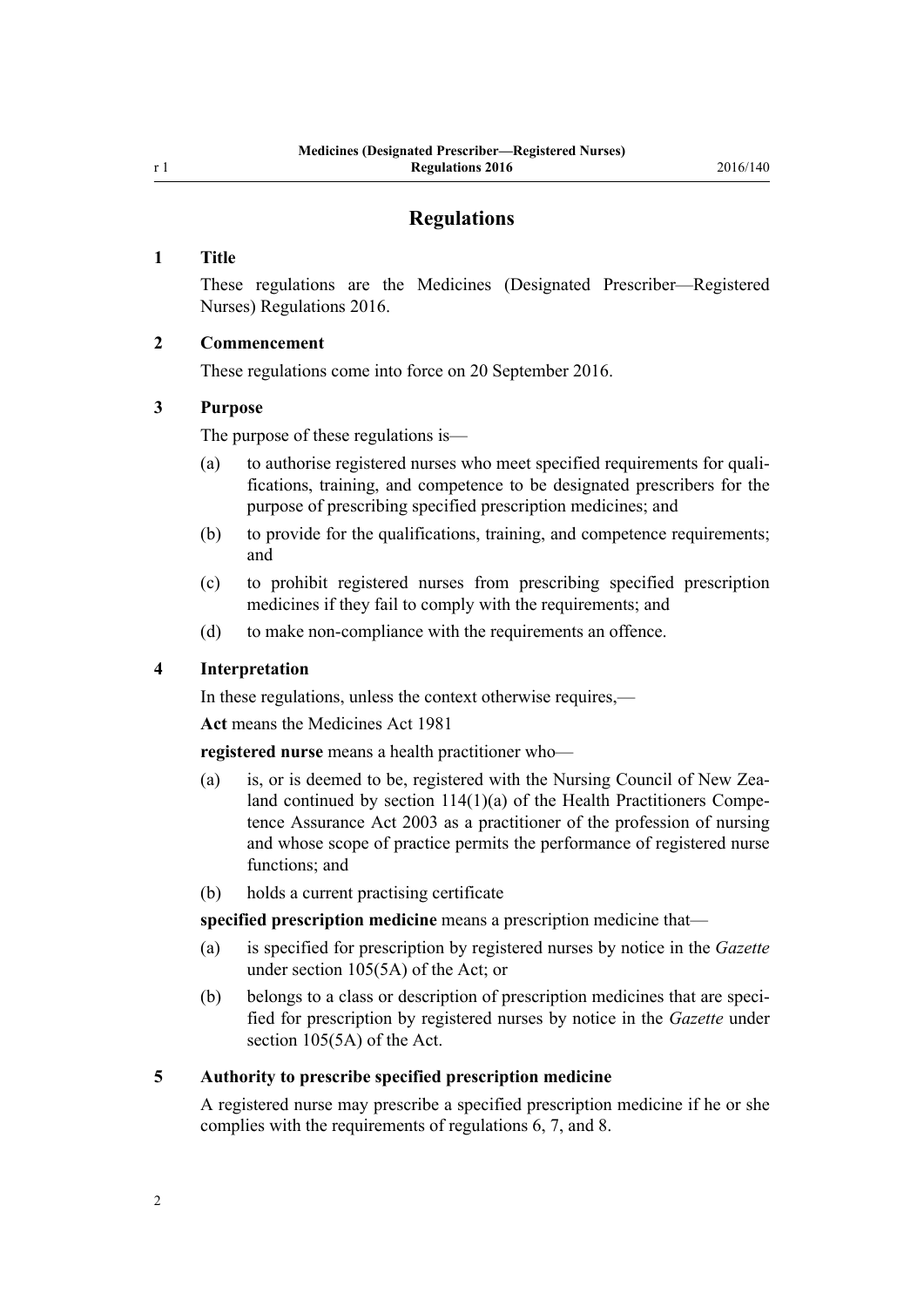#### <span id="page-2-0"></span>**6 Requirements for commencing to prescribe for first time**

Before prescribing a specified prescription medicine for the first time, a registered nurse must—

- (a) obtain the qualifications required for registered nurses, or a class of registered nurses, specified by the Nursing Council by notice in the *Gazette* for the purposes of these regulations; and
- (b) undertake and successfully complete the training for registered nurses, or a class of registered nurses, specified by the Nursing Council by notice in the *Gazette* for the purposes of these regulations; and
- (c) demonstrate to the satisfaction of the Nursing Council that he or she is sufficiently knowledgeable to safely prescribe specified prescription medicines; and
- (d) be authorised by the Nursing Council to prescribe specified prescription medicines.

#### **7 Other training to be undertaken**

Before prescribing a specified prescription medicine, a registered nurse must—

- (a) undertake and successfully complete any training for registered nurses, or a class of registered nurses, specified by the Nursing Council by notice in the *Gazette* for the purposes of these regulations; and
- (b) do so within the periods, or at the times, specified for the purpose in the notice, if the training is of an ongoing nature.

## **8 Assessment of competence to be completed**

Before prescribing a specified prescription medicine, a registered nurse must—

- (a) successfully complete any assessment of his or her competence to prescribe specified prescription medicines that is specified by the Nursing Council by notice in the *Gazette* for the purposes of these regulations; and
- (b) do so within the periods, or at the times, specified for the purpose in the notice, if the assessment is to be completed at regular intervals.

#### **9** *Gazette* **notices**

- (1) For the purposes of these regulations, a notice in the *Gazette*
	- (a) comes into force on the day after the date of its publication or on a later date specified for the purpose in the notice; and
	- (b) may provide that it expires, if not revoked earlier, at the end of a specified day.
- (2) Within 5 working days after the date of publication of a notice in the *Gazette* for the purposes of these regulations, and while the notice remains in force, the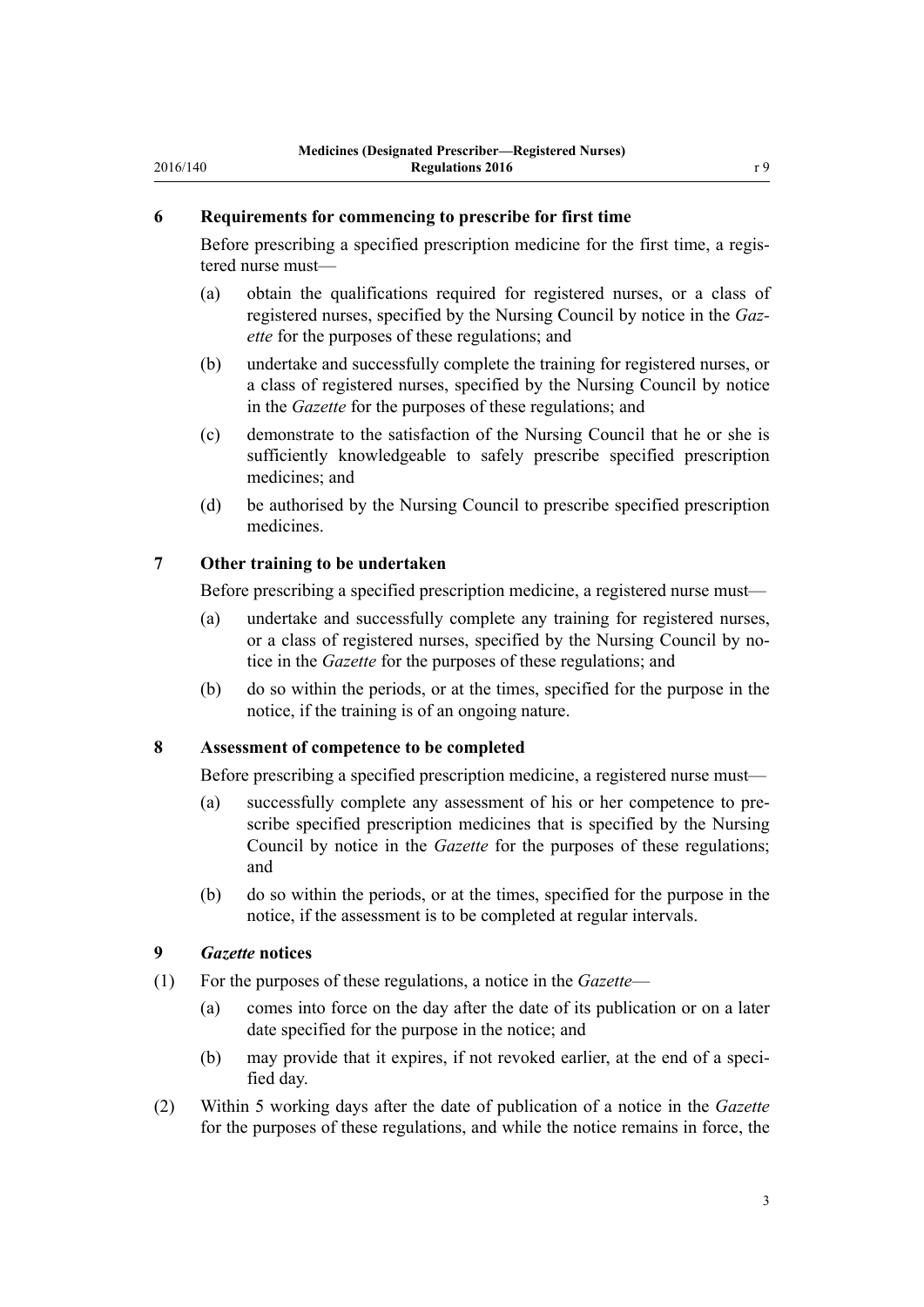<span id="page-3-0"></span>Nursing Council must ensure that an up-to-date version of the notice is available—

- (a) on the Internet; and
- (b) at the office of the Nursing Council during business hours, so that members of the public may—
	- (i) inspect the notice free of charge; and
	- (ii) obtain a copy of the notice for a reasonable fee.

#### **10 Prohibition against prescribing specified prescription medicines**

- (1) A registered nurse must not prescribe a specified prescription medicine unless he or she complies with the requirements of [regulations 6](#page-2-0), [7,](#page-2-0) and [8.](#page-2-0)
- (2) A registered nurse commits an offence if he or she breaches subclause (1) and is liable on conviction to a fine not exceeding \$500.

#### **11 Revocation**

The [Medicines \(Designated Prescriber—Registered Nurses Practising in Dia](http://prd-lgnz-nlb.prd.pco.net.nz/pdflink.aspx?id=DLM3589234)[betes Health\) Regulations 2011](http://prd-lgnz-nlb.prd.pco.net.nz/pdflink.aspx?id=DLM3589234) (SR 2011/54) are revoked on the close of 30 November 2016.

> Michael Webster, Clerk of the Executive Council.

# **Explanatory note**

*This note is not part of the regulations, but is intended to indicate their general effect.*

These regulations come into force on 20 September 2016. They permit certain registered nurses to prescribe prescription medicines that are specified for prescription by registered nurses by notice in the *Gazette* under [section 105\(5A\)](http://prd-lgnz-nlb.prd.pco.net.nz/pdflink.aspx?id=DLM56564) of the Medicines Act 1981. To be permitted to do so, registered nurses must meet the requirements of the regulations relating to qualifications, training, and competence.

The Nursing Council may specify details of the qualifications, training, and competence requirements by notice in the *Gazette*.

A registered nurse who does not meet those requirements must not prescribe the specified prescription medicines. A registered nurse who does so commits an offence and is liable on conviction to a fine not exceeding \$500.

These regulations supersede the [Medicines \(Designated Prescriber—Registered](http://prd-lgnz-nlb.prd.pco.net.nz/pdflink.aspx?id=DLM3589234) [Nurses Practising in Diabetes Health\) Regulations 2011](http://prd-lgnz-nlb.prd.pco.net.nz/pdflink.aspx?id=DLM3589234) (the **2011 Regulations**). However, as a transitional measure, the 2011 Regulations are not revoked until the close of 30 November 2016.